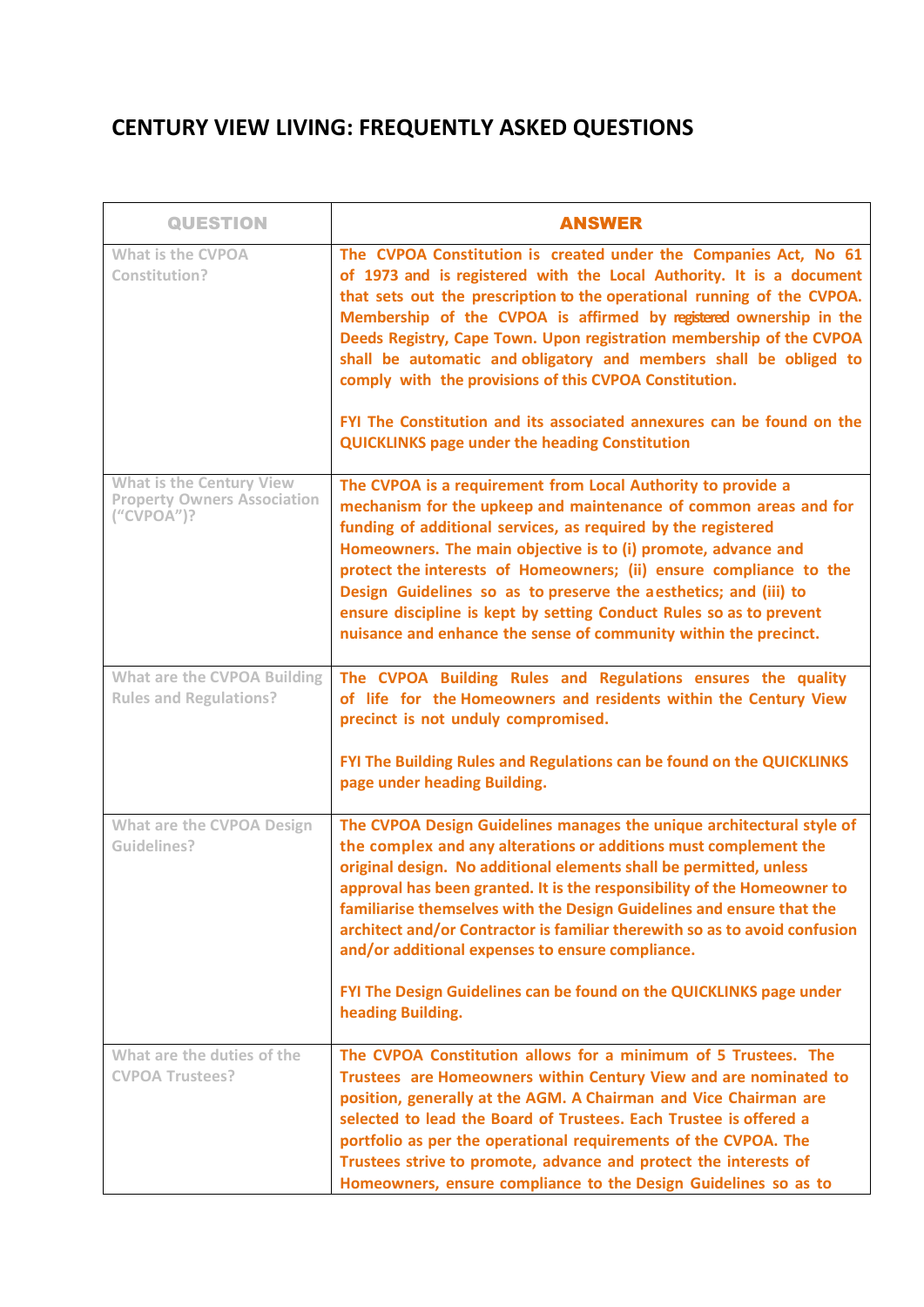|                                                                                              | preserve the aesthetics; and to ensure discipline is maintained by<br>setting Conduct Rules so as to prevent nuisance and enhance the<br>sense of community within the precinct.                                                        |
|----------------------------------------------------------------------------------------------|-----------------------------------------------------------------------------------------------------------------------------------------------------------------------------------------------------------------------------------------|
| My security access card is<br>broken. Where do I get a<br>replacement?                       | Contact the managing agent to arrange a replacement at the prevailing<br>fee.                                                                                                                                                           |
|                                                                                              | FYI The managing agent's details can be found on the Contact Us page.                                                                                                                                                                   |
| I need urgent assistance at<br>my house. Who do I call?                                      | Either the Century City Control Centre or the CV Gatehouse depending on<br>the nature of the required assistance.                                                                                                                       |
|                                                                                              | FYI The emergency and general numbers can be found on the left side bar<br>of the Home page.                                                                                                                                            |
| Why do Homeowners have to<br>report security issues in<br>writing?                           | All security issues are logged in a Security Incident Report. This<br>information is actioned on an ongoing basis with the security service<br>provider as well as with the relevant authorities.                                       |
| When can I put out my<br>domestic refuse bin?                                                | The standard domestic refuse bin (wheeled bin) must be kept out of sight<br>at all times except on Tuesdays when Council collects the domestic<br>refuse.<br>Refuse bins are only allowed to be publically on display on collection day |
|                                                                                              | (Tuesday).                                                                                                                                                                                                                              |
| There is a water leak outside<br>my property or burst water                                  | Notify the Century City Control Centre who will call the Council.                                                                                                                                                                       |
| mains. Who do I call for<br>repairs?                                                         | FYI The emergency and general numbers can be found on the left side bar<br>of the Home page.                                                                                                                                            |
| What is the correct way to<br>address my mail?                                               | [Your post box number] Century View, Ratanga Road, Century City, 7441                                                                                                                                                                   |
| I have a new tenant leasing<br>my CV property. What do I<br>need to do?                      | Complete a CHANGE OF INFO Tenant Registration Form and submit to the<br>managing agent.                                                                                                                                                 |
|                                                                                              | FYI The managing agent's details can be found on the Contact Us page<br>and the form is on the QUICKLINKS page.                                                                                                                         |
| I will not be renewing my<br>current tenant's lease<br>agreement. What do I need             | Complete a CHANGE OF INFO Tenant Registration Form and submit to the<br>managing agent.                                                                                                                                                 |
| to do?                                                                                       | FYI The managing agent's details can be found on the Contact Us page<br>and the form is on the QUICKLINKS page.                                                                                                                         |
| I will be renewing my current<br>tenant's lease agreement for<br>a further period. What do I | Complete a CHANGE OF INFO Tenant Registration Form and submit to the<br>managing agent.                                                                                                                                                 |
| need to do?                                                                                  | FYI The managing agent's details can be found on the Contact Us page<br>and the form is on the QUICKLINKS page.                                                                                                                         |
| I have a new                                                                                 | <b>Complete a CHANGE OF INFO Domestic Employee and or Gardener</b>                                                                                                                                                                      |